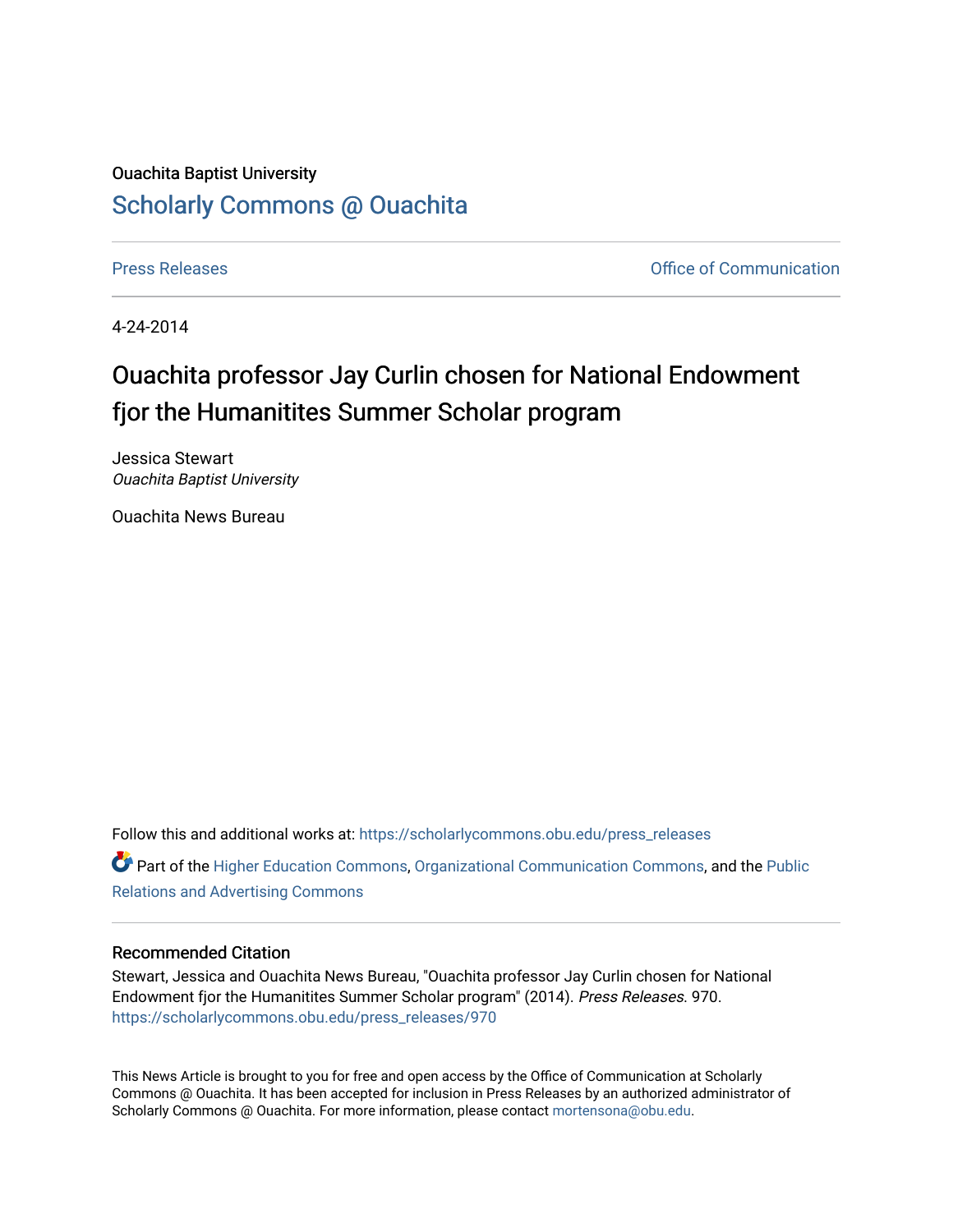

**Ouachita professor Jay Curlin chosen for National Endowment for the Humanities Summer Scholar program**

*By Jessica Stewart*

April 24, 2014

For more information, contact OBU's news bureau at [newsbureau@obu.edu](mailto:newsbureau@obu.edu) or (870) 245-5208.

ARKADELPHIA, Ark. -- Ouachita Baptist University professor Dr. Jay Curlin was selected as a National Endowment for the Humanities Summer Scholar from a national applicant pool. Curlin will attend one of 30 seminars and institutes supported by the NEH.

Dr. Curlin will participate in a seminar titled "Tudor Books and Readers: 1485-1603" with 15 other scholars. The five-week program will be held at the Plantin-Moretus Museum in Antwerp, Belgium; at Senate House Library, University of London; and at the Bodleian Library, University of Oxford. It will be co-directed by Dr. John N. King of Ohio State University and Dr. Mark Rankin of James Madison University.

"Everything about the seminar sounds like paradise to a bookworm whose visions of Heaven have always been huge libraries with towering bookshelves filled with beautiful old books," said Curlin, who serves as Ouachita's Kathryn Maddox Professor of English.

"There is no library with so magical a name and history for me as Oxford's Bodleian Library," Curlin added. "To me, there is simply nothing more appealing than the prospect of spending four weeks there after a few days in Antwerp at the 'sole surviving Renaissance printing and publishing house' and, in London, at the Senate House Library."

The seminar is designed to study the Tudor Era book culture using a multidisciplinary lens, not only evaluating the historical and technological facts but also the implications for politics, art, literature, sociology and other fields.

"My chief hope and anticipation for the program is that it will widen considerably what I currently know about the history of the book and the intertwining of that history with Tudor literature," Curlin noted, "a period particularly dear to me since early in my graduate studies, when I first fell in love with Wyatt, Surrey, and, most especially, Spenser and Shakespeare."

Curlin has memorized all 154 of Shakespeare's sonnets and currently teaches Ouachita's senior literature seminar on Spenser's *The Faerie Queene*.

"To pore over such treasures in their very cradle with other bookworms devoted to Tudor literature sounds simply like a dream," Curlin said.

Additionally, as part of the seminar, Curlin will present his own research to his fellow scholars for discussion and review. He anticipates investigating Tudor readers themselves and their attitudes toward the rare books that have survived to the present day.